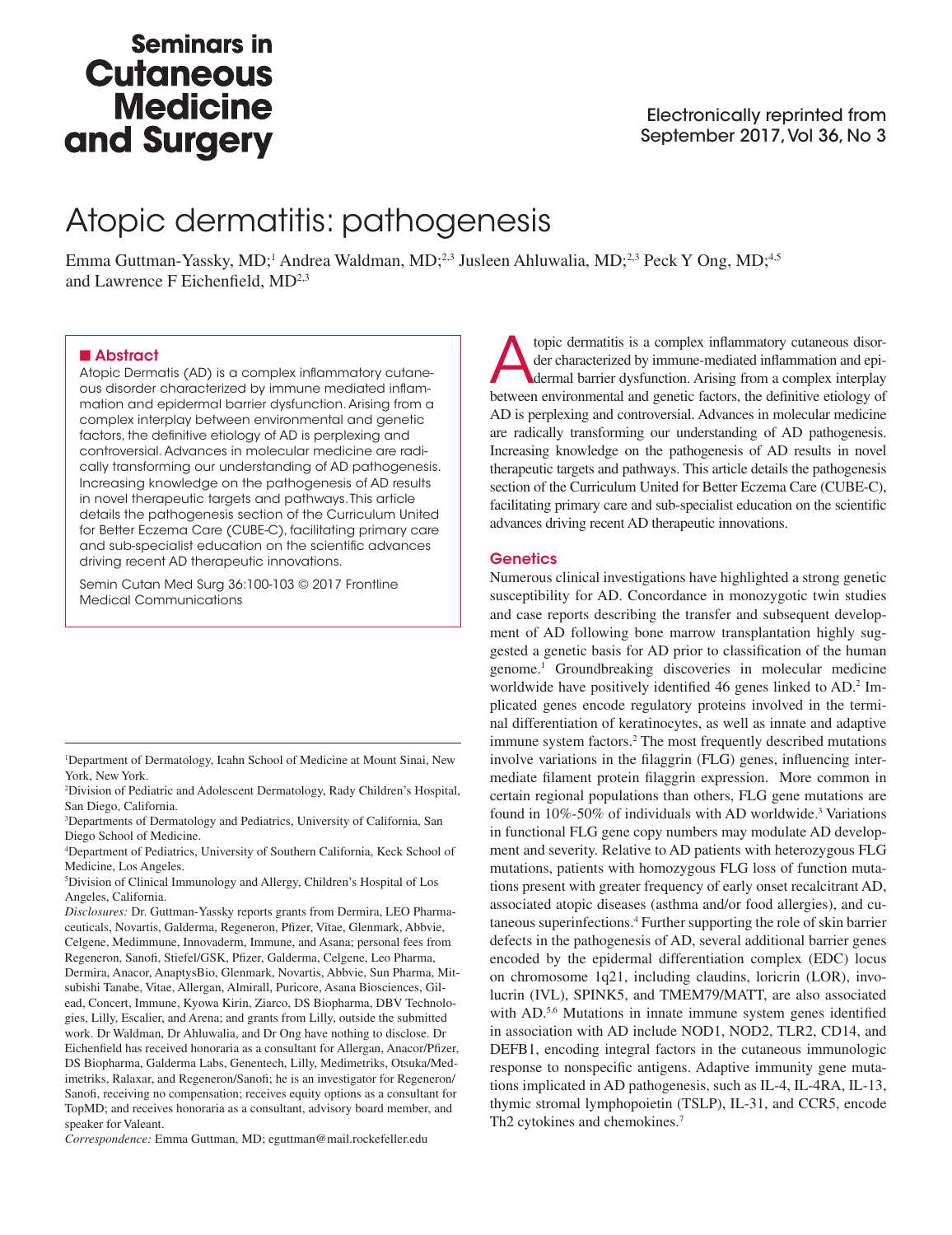#### "Inside-out" versus "outside-in"

Whether AD is primarily driven by immune abnormalities ("inside-out" theory) or epidermal barrier dysfunction ("outside-in" theory) has been highly controversial. The "outside-in" model postulates that inherent defects in barrier function and keratinocyte differentiation allow penetration of antigens with consequent immune sensitization and activation. In contrast, the "inside-out" model proposes that activation of Th2 cells and the resulting immunologic cascade result in the AD phenotype.8-10 It is clear that AD pathogenesis is multifactorial and, despite lack of full etiologic understanding, results from a complex interaction between epidermal barrier dysfunction, environment, and immune dysregulation. Nevertheless, regardless of what the first culprit is, it is clear that the disease phenotype and its chronic nature predominantly related to immune abnormalities, further contribute to the epidermal abnormalities, and these are now targeted through specific treatments that are currently developed for AD.

### Epithelial cutaneous barrier dysfunction:

Both affected and unaffected skin of AD patients demonstrates vast suppression of structural proteins and lipids of the superficial stratums of the epidermis that are essential to barrier function and water retention.11 The insoluble cornified envelope in the stratum corneum encapsulates keratin proteins and is composed of disulfide and gammaglutamyl-lysine bonded, cross-linked structural proteins (including loricrin, involucrin, and small proline-rich proteins) and a surrounding continuous, neutral lipid layer (including ceramides, cholesterol, and free fatty acids).11 Additional protective barrier mechanisms (tight junctions) are positioned deeper in the stratum granulosum of the epidermis. In particular, claudins are tight junctions that form an insoluble barrier, and are downregulated in AD patients.<sup>5,12</sup>

 During the final process of terminal differentiation, FLG helps to maintain skin cell integrity and barrier function through aggregating keratin filaments by preventing water loss and blocking the entrance of foreign substances. In addition, its amino acid breakdown products, pyrrolidone carboxylic acid and urocanic acid, promote skin hydration and provide ultraviolet protection. These acids also modulate immune function directly by lowering skin pH, and preventing the activation of serine proteases and the subsequent growth of bacteria.3,11 Lack of FLG breakdown products is directly linked to transepidermal water loss, bacterial skin colonization with Staphylococcus aureus, and allergen penetration,<sup>3</sup> elucidating the association of FLG mutations with more severe atopic dermatitis and additional atopic conditions.

Skin barrier defects increase trans-epidermal water loss (TEWL) in AD skin. Therefore, climatic changes in environmental humidity and temperature may adversely affect AD patients. It is well recognized in the literature that radiant home heating, which is associated with decreasing environmental humidity, is a strong risk factor for AD flares. Furthermore, clinical investigations have collectively revealed that low temperature and low humidity temperate climates hinder skin barrier function and promote pro-inflammatory cytokine and mast cell reactivity within the skin.<sup>10,13,14</sup> Among a cohort of 177 Korean pediatric patients, a 5°C increase in outdoor temperature and a 5% increase in outdoor humidity was associated with a 12.8% and 3.3% decrease in AD symptoms respectively.14 This suggests that meteorological variables, including cold and dry weather, may increase the frequency and risk of flares in AD patients.

The epidermal barrier defects in AD further allow allergens or microbial pathogens to penetrate AD skin, promoting allergic sensitization and infections. Mice with FLG mutations, exhibit increased penetration of allergens and irritants relative to unaffected controls.15 This incites AD cutaneous inflammation through various mechanisms, including production of specific IgE and immunostimulatory cytokines, activation of basophils, and cytotoxic effects of bacterial toxins.

## Microbiome and atopic dermatitis

Abnormalities in cutaneous microbial colonization may play an integral role in AD pathogenesis. Normal skin is colonized with billions of diverse commensal bacteria responsible for augmenting skin defenses against infectious agents, through the production of antimicrobial peptides. The main antimicrobial peptides in the skin, defensins and cathelicidins, both modulate immunity against microbial pathogens directly and through their immunostimulatory effects.16 Deficiencies in these antimicrobial peptides (AMPs) in AD patients are extensively documented in the literature.<sup>16,17</sup> In addition to the lack of antimicrobial peptides in the skin, a loss of cutaneous microbial diversity of commensal skin bacteria during AD exacerbations relative to well controlled patients has been revealed.18 Microbial diversity is subsequently reestablished following clinical improvement with topical anti-inflammatory management.18 Taken together, these clinical findings suggest the skin microbiome may contribute to the severity of AD.

A lack of these commensal skin bacteria, including *S. epidermis* and other coagulase-negative staphylococci, may further lead to abnormal proliferation of *S. aureus*. The routine utilization of topical antibiotics in AD management may also decrease commensal bacteria, promoting *S. aureus* colonization.<sup>19</sup> In AD patients, colonization with *S. aureus* and the subsequent action of exotoxins may worsen symptoms through inducing the proliferation of immunomodulatory and inflammatory cytokines (IL-31 and IL-22) and T cells.15,19 *S. aureus* also modulates barrier function, through the increased production of serine proteases known to damage the epidermal barrier.<sup>20</sup> In turn, IL-4, IL-13 and IL-22 were shown to promote *S. aureus* colonization.

#### Immune-mediated abnormalities

In AD skin, mechanical injury, allergens, and microbes trigger the skin's innate immune system inciting increased expression of inflammatory cytokines, especially TSLP, IL-25, and IL-33. TSLP especially is expressed in high quantities in AD lesions, and serves a critical role in activating the Th2 cascade. TSLP, IL-25, and IL-33 collectively trigger the innate lymphoid cell-2 (ILC-2) activation of Th2 cells, IL-5, and IL-13. ILCs are non-T and non-B effectors cells that trigger specific cytokines as above.<sup>4</sup> The ILCs also express skin-homing receptors, and are activated by IL-33, infiltrating human skin after allergen stimulation.4

Antigens are processed directly by Langerhans' cells (LC) and inflammatory dendritic epidermal cells (IDEC) and subsequently presented to Th2 cells. LC, myeloid dendritic cells (DCs), and IDECs in AD also produce chemokines, such as CCL17, CCL18, and CCL22, which further attract additional Th2 cells. Although IDECs were initially thought to be localized to the epidermis, their immune-activating effects have been demonstrated in the dermis.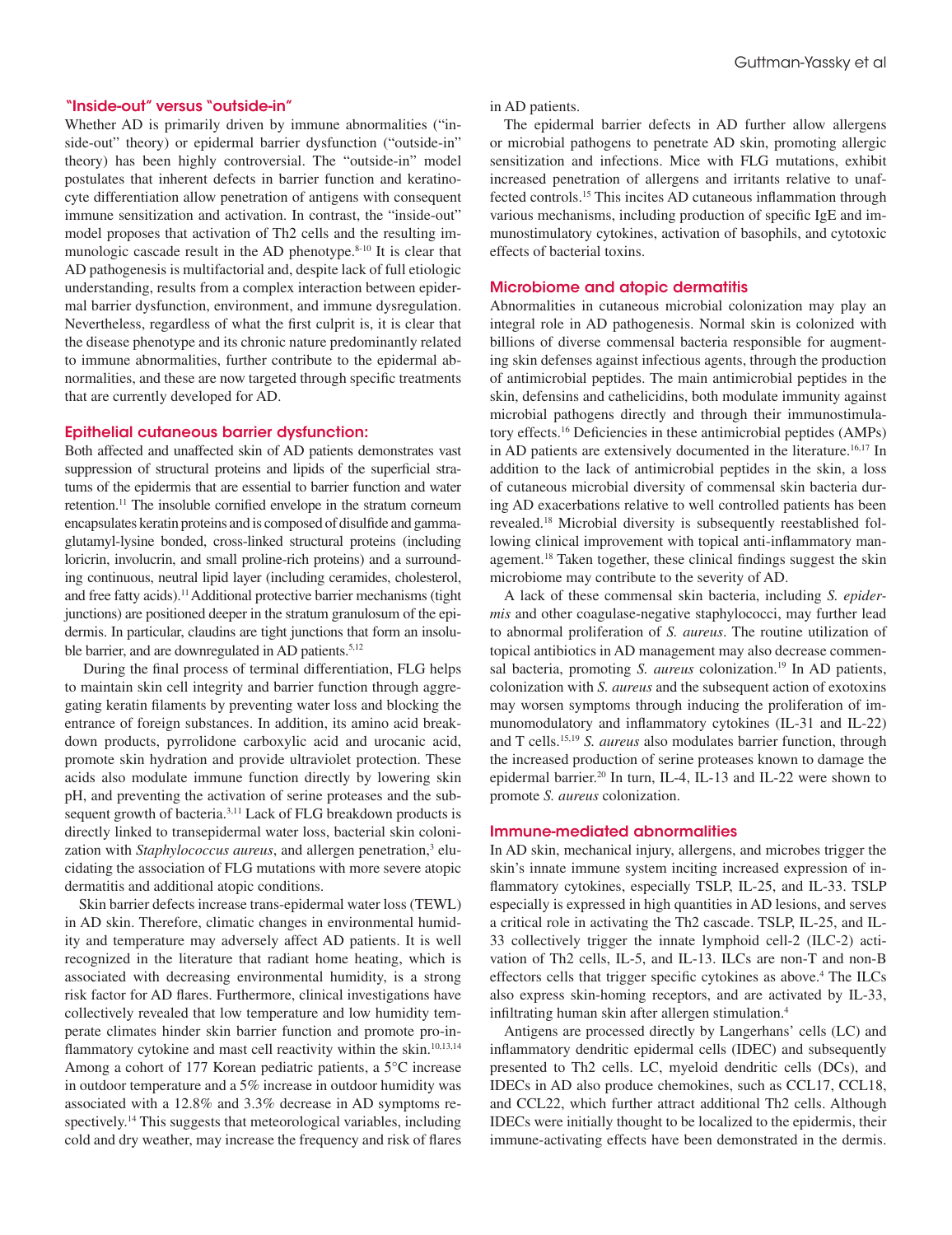They secrete proinflammatory chemokines, including CCL17, CCL18, and CCL22, which are associated with amplification of Th2 responses. These chemokines intensify Th2 and Th22 cytokines, including IL-4, IL-13, IL-31, and IL-22, which in turn have been shown to to downregulate terminal differentiation and tight junction proteins, such as FLG, LOR, PPL, and claudins.<sup>4</sup>

IL-4 and IL-13 are critical to the activation and perpetuation of Th2 T cells and downstream molecules. Exerting their effects on IL-4R alpha, expressed on B cells, T cells, macrophages, and other immune cells, these cytokines also modulate IgE level class switching in B cells and subsequent eosinophil expression.<sup>21</sup> In conjunction with Th2 polarization, which facilitates the binding of *S. aureus*, IL-4 and IL-13 predispose AD patients to *S. aureus*  infection by inhibiting the production of AMPs in the cutaneous surface.<sup>22</sup>

 IL-4 and IL-13 further modulate AD by inhibiting the expression of epidermal barrier proteins that are important in terminal differentiation and barrier function. Keratinocyte differentiated in the presence of IL-4 and IL-13 demonstrated considerably reduced expression of FLG gene, even in individuals with previously functional FLG genes.<sup>23</sup> Loricrin and involucrin expression are also decreased by IL-4 and IL-13 in both lesional and nonlesional skin of AD patients, further disrupting the cutaneous barrier.<sup>24</sup> Recent therapeutic advances directly targeting and inhibiting the signaling of IL-4 and IL-13 using dupilumab, a monoclonal antibody targeting IL-4R alpha, inhibiting IL-4 and IL-13 signaling, have demonstrated clear efficacy in clinical trials of moderate to severe AD patients.25 These data were also extended to skin biopsies of AD lesions from patients with moderate to severe AD treated with dupilumab, which showed that the clinical disease improvement was coupled with molecular reversal of AD in skin tissues, providing a final proof for the pathogenic role of IL-4 and IL-13 in AD. Th2 cells also produce the itch associated cytokine, IL-31, which participates in the itch-scratch cycle along with several other important mediators, including histamine, TSLP, tryptase, and neuropeptides. Large increases in IL-31 have been demonstrated in acute lesions, and in direct relation to disease severity in some investigations.25-28

"Th22 cells" and associated cytokine, IL-22 are also implicated in inhibiting epidermal barrier function and have recently been linked to epidermal hyperplasia.29

AD is also characterized by peripheral eosinophilia, with variability in the number of eosinophils in the skin.<sup>4</sup> IL-5 is the cytokine largely responsible for eosinophil recruitment and is typically present in lesional skin. Interestingly, a monoclonal antagonist against IL-5 did not show improvement in AD clinical severity, although overall peripheral eosinophila was reduced, in a short 2 week study.<sup>4</sup> Thus, current research studies have shifted focus to IL-4,/IL-13 antagonism given the predominant role of these cytokines in AD skin.<sup>4</sup>

Although it is well recognized that the acute phase of AD is characterized by a strong modulation of Th2 and Th22 immune responses, clinical investigations have revealed other pathways, including Th17/IL-17 and IL-23, that further contribute to disease pathology.4 Th17 cells, a vital mediator of psoriasis, produce IL-17 and, to a lesser extent IL-22, which both regulate AMP S100A7 (psoriasin) production in keratinocyte.30 IL-17 also induces the production of other inflammatory mediators, contributing to an

influx of neutrophils, T-cells, and DC chemokines.<sup>30</sup> IL-23, a key modulatory cytokine in the production and differentiation of Th17 cells, also induces Th22 differentiation, perhaps explaining its role in AD. The IL-23 receptor is expressed on immune cells, including LCs, DCs, and Th17 cells, and is upregulated in AD skin relative to normal skin.31 In fact, the levels of IL-23 cytokine subunits in AD are similar to psoriasis. Given the success of IL-23 antagonism in psoriasis,<sup>32</sup> such a treatment approach may be useful in AD. This remains to be validated in future clinical trials.

Most recently, clinical investigations involving mice reveal that Th<sub>17</sub> may propagate the production and development of IL-4.<sup>33</sup> Relative to the Th17 skewing of psoriasis, AD skin demonstrates decreased IL-17/IL-23 production,<sup>31</sup> perhaps providing a potential explanation for the increased infection rate in AD patients, given the known IL-17 regulation of AMP.30 IL-4 and IL-13 reportedly decrease the production of IL-17 cytokines, $12$  explaining the decreased Th17 response in AD patients.<sup>34,35</sup> Despite the groundbreaking advances in psoriasis therapeutics targeting the Th17 pathways, the role of Th17 cells in AD is not fully understood.

While acute AD pathogenesis is polarized towards Th2 and Th22 immune responses, chronic AD lesions additionally exhibit a substantial Th1 component.<sup>4,35-37</sup> The Th1 inflammatory cascade is characterized by the influx of numerous cytokines, including Interferon (IFN) gamma, and IL-12. The defining cytokine of the Th1 pathway, IFN gamma, promotes an intensified cutaneous inflammatory response and keratinocyte apoptosis.<sup>38</sup> IL-12 amplifies this inflammatory process, triggering the proliferation of additional IFN gamma, T cells, and NK cells.39

# **Conclusion**

The pathogenesis of AD is complex and multifactorial, and results from a complex interaction between genetic and environmental factors, leading to an epithelial barrier-immune interplay. Our understanding of AD is currently being transformed by molecular medicine and therapeutic advances. Further advances are underway that will hopefully continue to shape AD understanding and management in the future.

#### **References**

- 1. Bellou A, Kanny G, Fremont S, Moneret-Vautrin DA. Transfer of atopy following bone marrow transplantation. *Ann Allergy Asthma Immunol*. 1997;78(5):513-516.
- 2. Barnes KC. An update on the genetics of atopic dermatitis: scratching the surface in 2009. *J Allergy Clin Immunol*. 2010;125(1):16-29.e1-11; quiz 30-31. https://doi. org/10.1016/j.jaci.2009.11.008.
- 3. Irvine AD, McLean WH, Leung DY. Filaggrin mutations associated with skin and allergic diseases. *N Engl J Med.* 2011;365(14):1315-1327. https://doi.org/10.1056/ NEJMra1011040.
- 4. Margolis DJ, Apter AJ, Gupta J, et al. The persistence of atopic dermatitis and filaggrin (FLG) mutations in a US longitudinal cohort. *J Allergy Clin Immunol.* 2012;130(4):912-917. https://doi.org/10.1016/j.jaci.2012.07.00.
- 5. De Benedetto A, Rafaels NM, McGirt LY, et al. Tight junction defects in patients with atopic dermatitis. *J Allergy Clin Immunol*. 2011;127(3):773-786.e1-7. https:// doi.org/10.1016/j.jaci.2010.10.018.
- 6. de Guzman Strong C, Conlan S, Deming CB, Cheng J, Sears KE, Segre JA. Amilieu of regulatory elements in the epidermal differentiation complex syntenicblock: implications for atopic dermatitis and psoriasis. *Hum Mol Genet*. 2010;19(8):1453- 1460. https://doi.org/10.1093/hmg/ddq019.
- 7. Chien YH, Hwu WL, Chiang BL. The genetics of atopic dermatitis. *Clin Rev Allergy Immunol.* 2007;33(3):178-190. https://doi.org/10.1007/s12016-007-0041-8.
- 8. Elias PM, Schmuth M. Abnormal skin barrier in the etiopathogenesis of atopic dermatitis. *Curr Opin Allergy Clin Immunol*. 2009;9(5):437-446. https://doi. org/10.1097/ACI.0b013e32832e7d36.